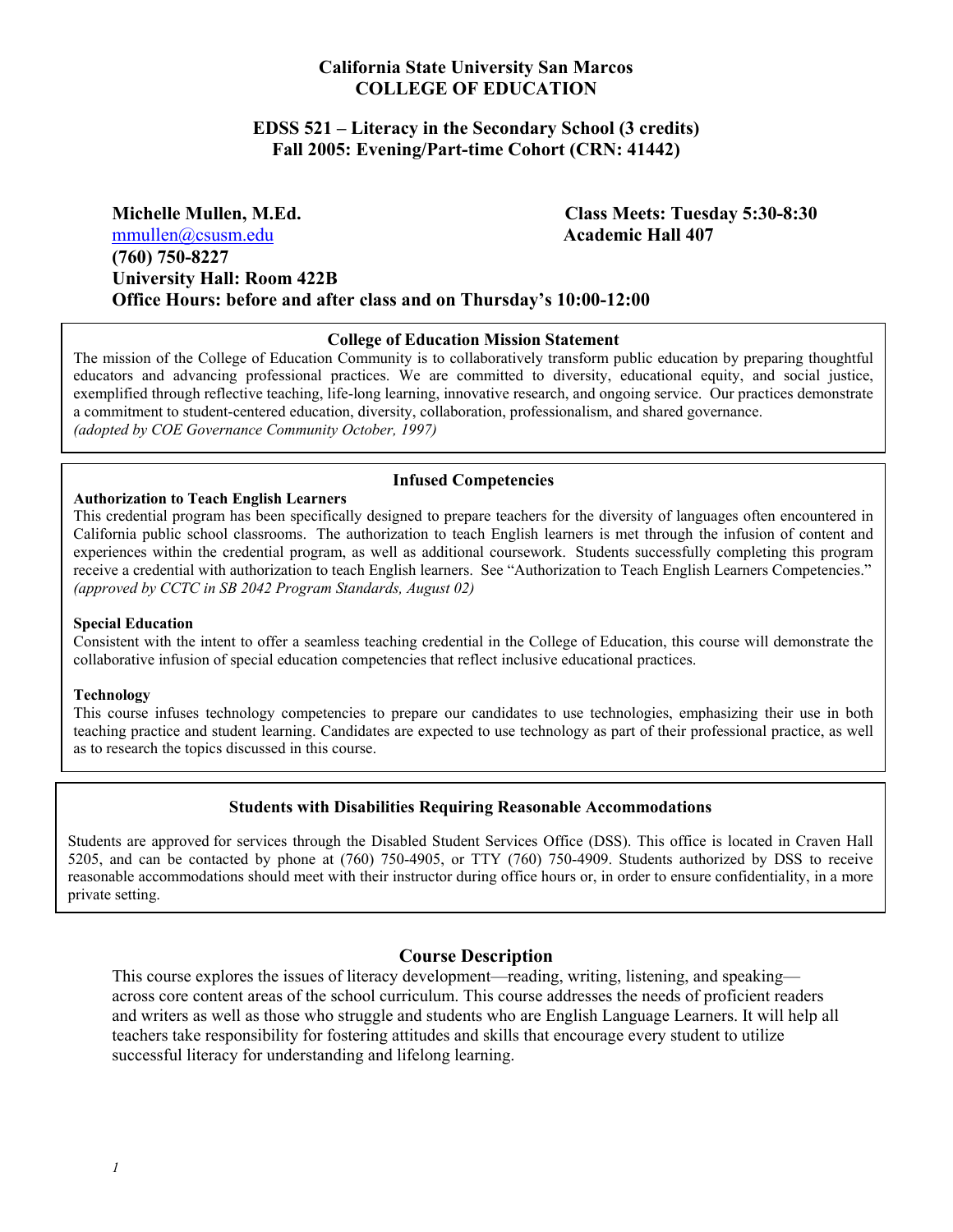## **Core Principles and Essential Questions**

we will pursue throughout the course:

- 1. *Reading Processes*: the literacy processes and factors that affect reading development and proficiency are complex.
	- How do elements of the reading process influence skilled or proficient reading?
	- What is the role of metacognition during the reading process?
	- What role does background knowledge play in reading?
	- How do teachers incorporate their knowledge of reading theories and processes into content lessons?
- 2. *Comprehension and Content Learning*: comprehension and content learning are increased through vocabulary development, and writing, listening, discussion, and reading texts.
	- How do teachers support adolescents' reading fluency, comprehension, and content learning?
	- How do teachers support comprehension of content text through vocabulary development?
	- How do teachers use writing in various genres to help adolescents understand nonfiction texts, including informational and expository texts?
	- How do teachers use discussion and instructional conversations to support reading comprehension?
- 3. *Adolescent Literacy*: Proficient adolescent readers engage in reading texts critically and deeply.
	- Given what we know about who adolescents are, how they learn, and what they read, how do teachers motivate them to engage meaningfully with text?
	- How do teachers draw on adolescents' multiple literacies to create a foundation for academic literacy?
	- How do teachers use critical literacy to deepen adolescents' comprehension of multiple texts?
	- How can teachers create classroom environments that facilitate the social interaction necessary for adolescents' literacy development?
- 4. *Assessment:* Informal and formal literacy assessments guide effective secondary content instruction.
	- How do content teachers use literacy assessments to determine their students' reading and writing abilities, backgrounds, and interests?
	- How do teachers use informal and formal assessment findings to guide the design and implementation of content lessons?
	- How do teachers select and evaluate the appropriateness of texts for their particular students?
	- When and how should teachers refer students to a reading specialist or for special education services?
- 5. *Differentiation:* Adolescents learn most effectively when instruction addresses their academic, linguistic, and cultural needs and interests.
	- What is differentiated instruction?
	- How do teachers effectively differentiate instruction?
	- In what ways do teachers select and adapt texts and other content materials for students with diverse literacy needs?
	- What instructional approaches and strategies should be selected to make content accessible for all students?
- 6. *Planning and Integration*: Effective content lessons include the integration of literacy strategies for the purpose of content learning.
	- How do teachers use literacy strategies to promote literacy development and content learning?
	- How do teachers select and coordinate literacy strategies to support students' access to text?
	- How do teachers select and coordinate literacy strategies to help students develop into proficient writers?
	- How do teachers use literacy strategies to foster metacognition and critical thinking in their students?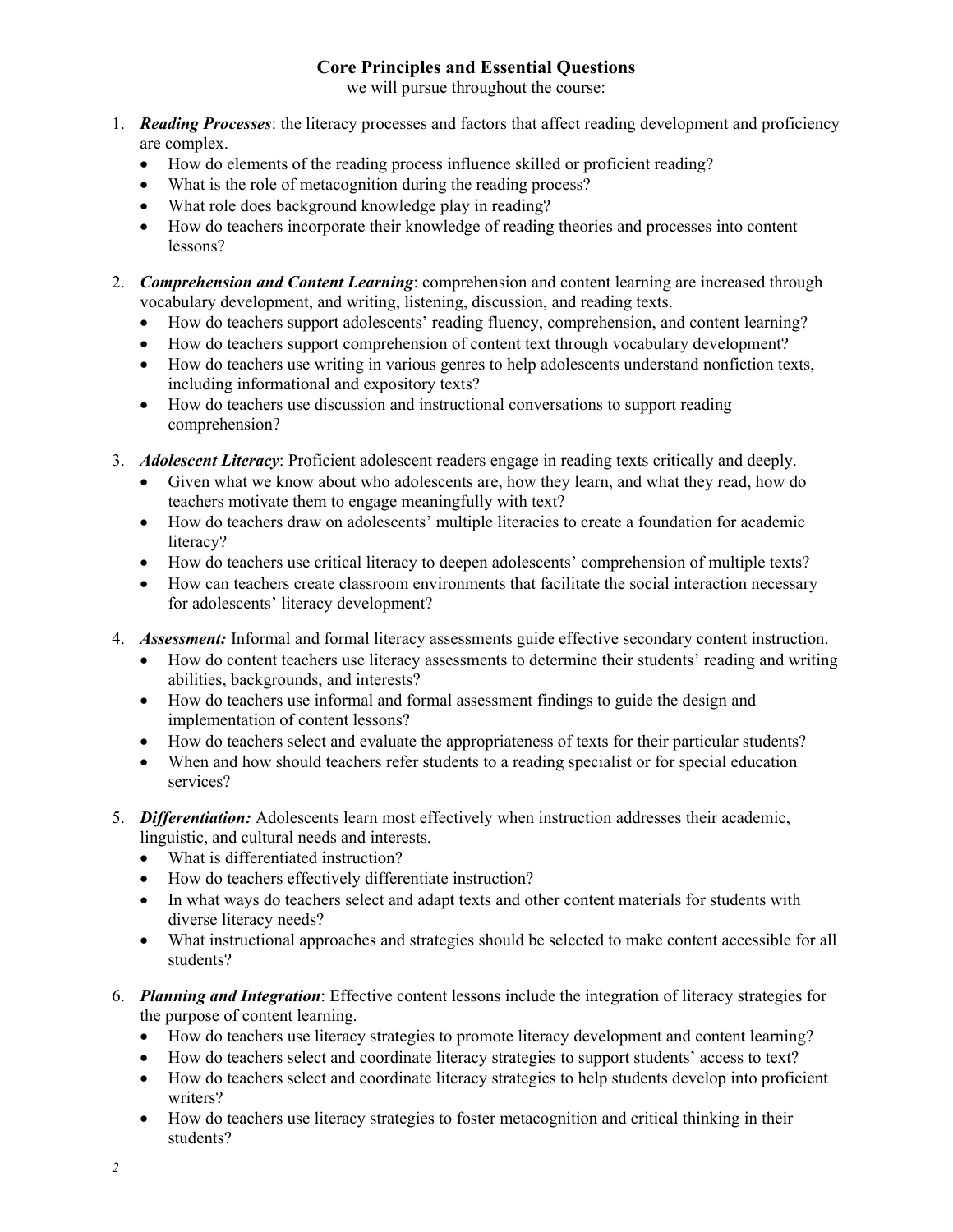## **Teacher Performance Expectation Competencies**

This course is designed to help teachers seeking the Single Subject Credential to develop the skills, knowledge, and attitudes necessary to assist schools and districts in implementing an effective program for all students. The successful candidate will be able to merge theory and practice in order to realize a comprehensive and extensive educational program for all students. Failure to meet a minimum competence in any of the TPE's by the completion of the program will prevent the acquisition of the Single Subject Credential (A full-text version of the TPE descriptions can be downloaded from the CoE webpage: www.csusm.edu/COE). The following TPE's are addressed in this course, and the ones with \*'s next to them will be evaluated via your TaskStream reflections (see assignment description):

#### **Primary Emphasis**

TPE 1b - Subject Specific Pedagogical Skills

TPE 3 - Interpretation and Use of Assessments\*

TPE 4 - Making Content Accessible

TPE 6c - Developmentally Appropriate Practices in Grades 9 -12

#### **Secondary Emphasis:**

TPE 2 - Monitoring Student Learning During Instruction

TPE 5 - Student Engagement

TPE 7 - Teaching English Language Learners

TPE 8 - Learning about Students

TPE 9 - Instructional Planning

TPE 11 - Social Environment

TPE 12 - Professional, Legal, and Ethical Obligation

TPE 14 – Educational Technology

TPE 15 – Social Justice and Equity

### **Required Texts**

EDSS 521 Course Reader: Purchased at Copyserve, 754 S. Rancho Santa Fe. Rd. San Marcos, CA 92078, 760-599-9923

Fisher, D. & Frey, N. (2004). *Improving adolescent literacy: strategies at work.* Pearson, Merrill, Prentice Hall: Upper Saddle River, NJ.

*www.taskstream.com* (2004). Web page access for assessment/reflection of TPE's. Subscription required each semester. Will be used by most courses in the program.

Tovani, C. (2004). *Do I really have to teach reading? Content comprehension, grades 6-12.* Stenhouse Publishers, Portland, Maine.

Course Website: http://courses.csusm.edu (WebCT used for online coursework and communications)

Any textbook that is used to teach your content area to middle or high school students. Check your school sites, teacher friends, student friends, etc. for borrowing rights. Let the instructor know if you are having trouble finding a textbook.

The *Successful Inclusive Teaching* book by Joyce Choate will also be used (from your EDSS 511 class).

## **Optional Texts**

Allen, Janet. (1999). *Words, Words, Words: Teaching Vocabulary in Grades 4-12.* York, Maine: Stenhouse Publishers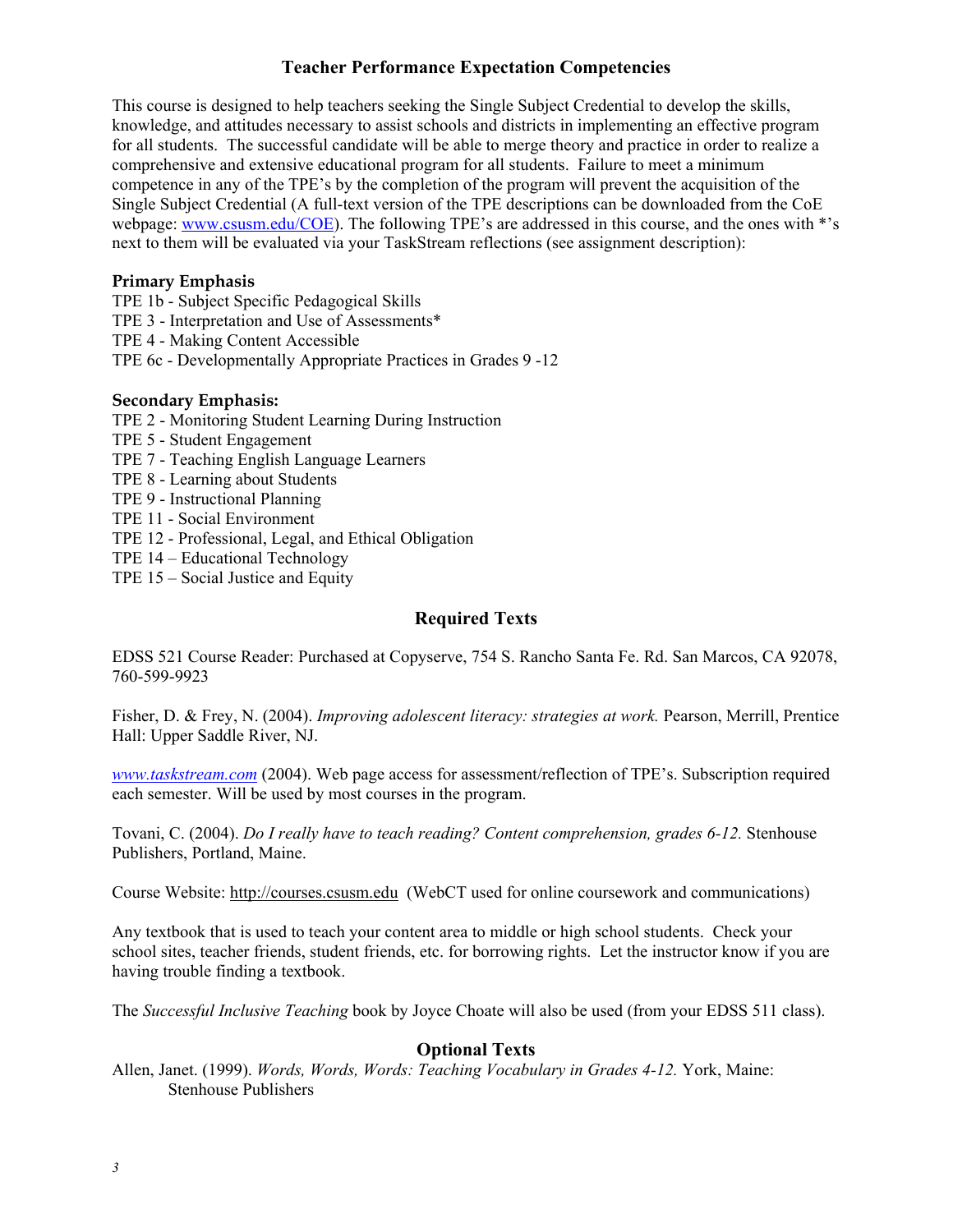#### **Other Texts You Might Find Useful (Ask for ordering information)**

- California Dept. of Education (2000). *Strategic teaching and learning: standards-based instruction to promote content literacy in grades 4-12*.
- Herrell, Adrienne L. (2000). *Fifty strategies for teaching English language learners.* New Jersey: Prentice-Hall, Inc.
- Lenski, Susan Davis, Wham, Mary Ann, Johns, Jerry L. (1999). *Reading & learning strategies for middle & high school students.* Dubuque, IA: Kendall/Hunt.
- Schoenbach, Ruth, et.al. (1999). *Reading for understanding: a guide to improving reading in middle and high school classrooms.* San Francisco: Jossey-Bass.

#### **Assignments**

- **Highly Effective Teacher Attributes:** Ongoing evaluation of these attributes will be made via selfevaluation and instructor observation.
- **Reading Responses/Participation (R & P)**: Assigned reading and the accompanying reader responses are to be completed before class. Each class session, there will be a discussion or other activity, based on information from the reading, in which everyone is expected to knowledgeably participate. To support the reading and learning each week, we will try different strategies designed to "hold your thinking." Most of the strategies will come from your texts. **NOTE: You would not use a different strategy with your students every day or week.** Rather, you would teach a strategy and practice it with them often over a period of time. How many different strategies you teach them and use is up to you and them (based on students' needs). Quality and mastery are always preferred to quantity. We are using many different strategies over the course of the semester so you can learn, practice, and form an opinion about a variety of strategies. **(Supports all principles)**
- **Lesson Design and Strategy Presentations:** On your own and with a small group, you will be responsible for developing and presenting/modeling writing and reading strategies to your colleagues, demonstrating their use in your particular content area. The strategies will come from our texts but you will need to put them in the context of your content area. One of these presentations will highlight a specific aspect of a lesson you design with subject matter text, and the other will focus on a scaffolded writing assignment. Additional information about these assignments can be found on WebCT and will be discussed in class. **(Principles 2, 3, 5, 6)**
- Literacy Case Study: The case study involves your working closely with an adolescent to identify his/her reading and writing strengths and weaknesses, to develop intervention strategies, and to reflect on the implications for your teaching. This will be a written report. Additional information about this assignment can be found on WebCT and will be discussed in class. **(All principles)**
- **Reflective Paper**: You will write one reflective paper at the beginning of class that is a literacy autobiography. The literacy autobiography will be a chance for you to reflect upon and consider the implications of your own literacy history, both in and out of school. Additional information about the literacy autobiography can be found on WebCT and will be discussed in class. **(Principles 1, 3, 6)**
- **Response to TPE 3:** It is important to recognize that the TPEs are threaded throughout the credential program, as a whole, and are addressed multiple times in each course. Even though we are referencing and seeking to understand many TPEs in this course, you are specifically responsible for writing a response for TPE 3 in the Task Stream Electronic Portfolio.

Each assigned response will relate to course assignments, discussions, and/or readings that provide a deeper understanding of the specified TPE. As you write, the goal is to describe your learning as it relates to the TPE, to analyze artifacts (assignments) and explain how they are evidence of your learning, and to reflect on the significance of your learning (the "so what") and where you need to go next related to the TPE. A four paragraph structure will help you develop your response: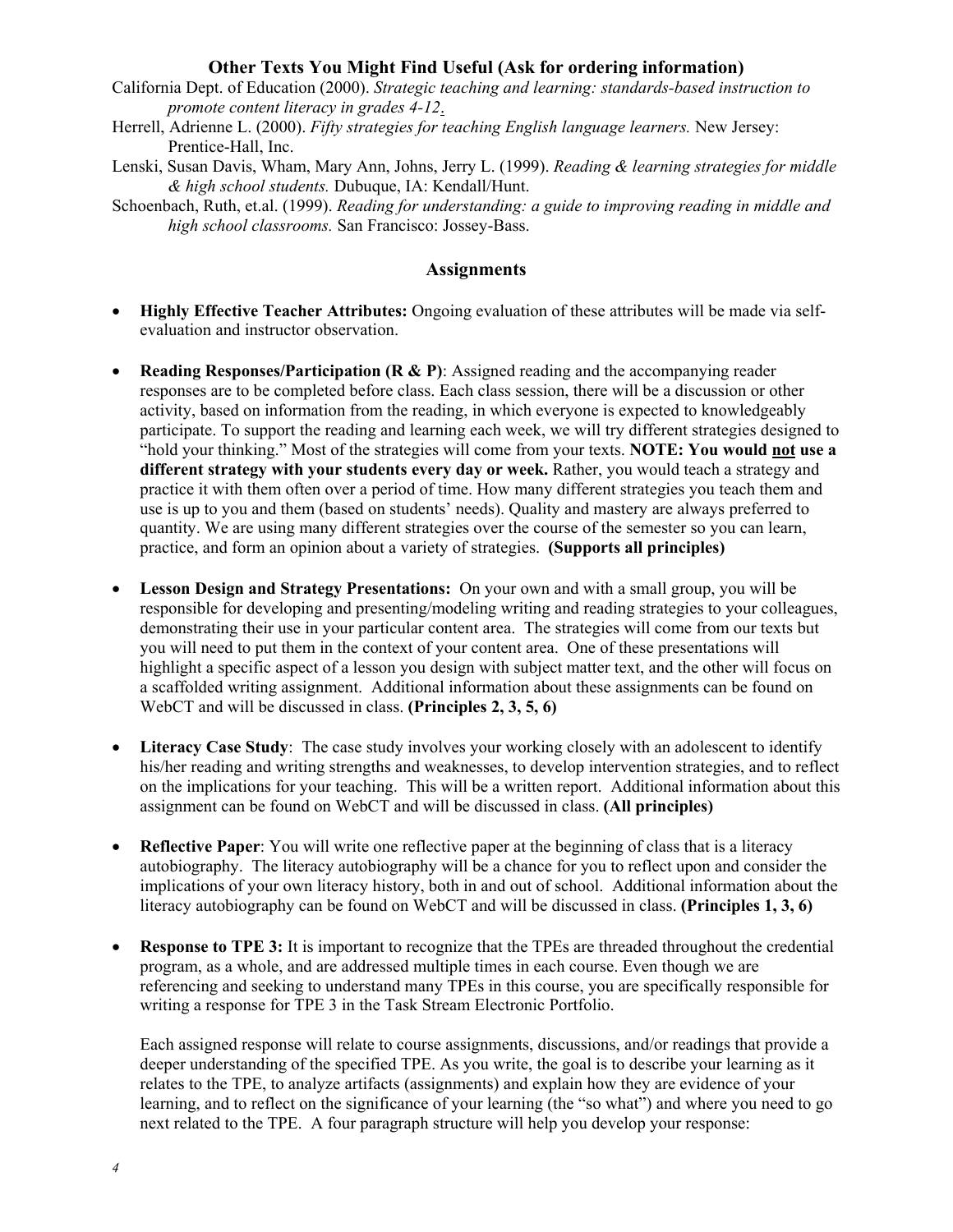- $\bullet$  1<sup>st</sup> paragraph: Introduction to your response that uses the words of the TPE. DO NOT restate the TPE; instead, introduce your reader to the focus of your response as it relates to the TPE. This is basically an extended thesis statement related to the TPE.
- $\bullet$   $2<sup>nd</sup>$  paragraph: Explain how one attached artifact is evidence of your learning related to the TPE. The key here is "evidence." How does this artifact prove that you have learned something specific related to this TPE?
- $\bullet$  3<sup>rd</sup> paragraph: Explain how another attached artifact is evidence of your learning related to the TPE.
- $\bullet$  4<sup>th</sup> paragraph: Reflect upon and summarize the significance of your learning overall (connected to the TPE) and explain what you still need to learn related to this TPE. This addresses the "so what?" of your learning.

Please be succinct in your writing; more is NOT better. State your ideas clearly and keep them grounded in the evidence of your learning as represented by your artifacts.

When you submit each TPE response, you will receive feedback from the instructor that asks for revision or says that you are done. You will not get full credit for this assignment if you are asked to revise and you do not. Please continue to check your TaskStream portfolio until the instructor says you are done with each TPE response for the course. More details about using TaskStream will be given in class and can be found on WebCT.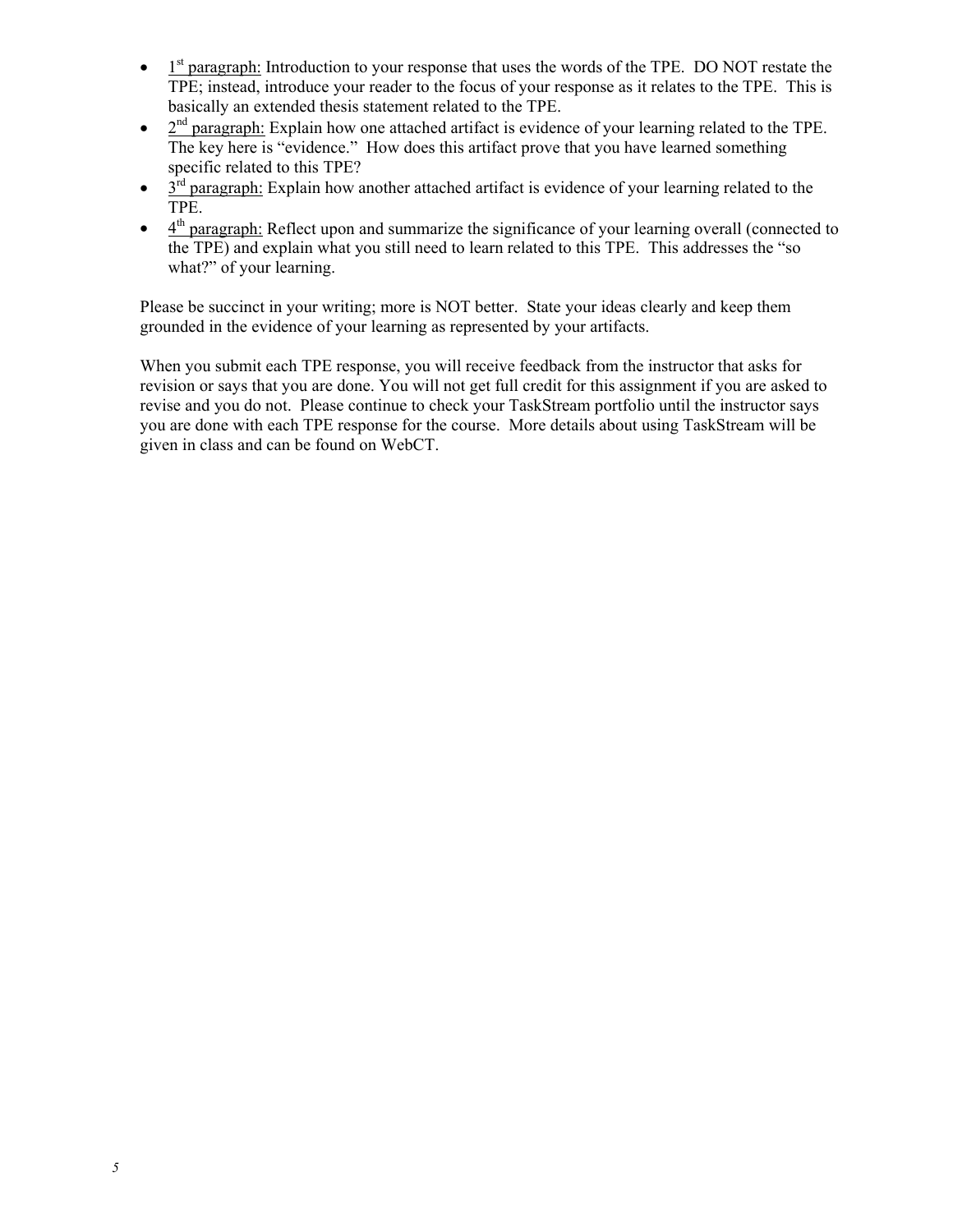|  | <b>Recap of Assignment Weights and Due Dates</b> |
|--|--------------------------------------------------|
|--|--------------------------------------------------|

| <b>Assignment</b>                          | <b>Points</b> | <b>Due Date</b>         |  |  |
|--------------------------------------------|---------------|-------------------------|--|--|
| <b>Highly Effective Teacher Attributes</b> | 10            | Ongoing evaluation;     |  |  |
|                                            |               | self-eval. end of class |  |  |
| Reading Responses/Participation            | 15            | Ongoing every           |  |  |
|                                            |               | week-see calendar       |  |  |
| Literacy Autobiography                     | 10            | Rough draft due: 9/6    |  |  |
|                                            |               | Final draft due: 9/20   |  |  |
| Reading Lesson Design and Strategy         | 20            | 11/1                    |  |  |
| Presentation                               |               |                         |  |  |
| Scaffolded Writing Lesson                  | 15            | 11/29 and 12/6          |  |  |
|                                            |               |                         |  |  |
| Literacy Case Study                        | 25            | Notes due: $10/18$      |  |  |
|                                            |               | Rough draft due: 11/1   |  |  |
|                                            |               | Final draft due: 11/15  |  |  |
| TPE <sub>3</sub>                           | 5             | Rough draft due: 12/6   |  |  |
|                                            |               | Final posted: 12/13     |  |  |

## **Summative Assessment Criteria for EDSS 521**

#### **"A" teacher candidates:**

- 1. complete ALL assignments thoroughly, thoughtfully, and professionally, earning 90-100% of available points for the course.
- 2. meet attendance requirements (miss fewer than 2 classes—see attendance policy below).
- 3. demonstrate a solid understanding of the core principles and an ability to transfer that understanding to their classroom instruction. These teacher candidates are especially effective at planning and/or using literacy strategies as a means for improving content area learning and increasing students' literacy skills.
- 4. demonstrate high levels of responsible and professional behavior and work habits as detailed in the "Effective Teacher Attributes" and continually works to improve these affective skills.

#### **"B" teacher candidates:**

- 1. complete ALL assignments, usually thoroughly, thoughtfully, and professionally, earning 80-89% of available points for the course.
- 2. meet attendance requirements (miss fewer than three classes) (see attendance policy below).
- 3. demonstrate an increased understanding of the core principles and an ability to generally transfer that understanding to their classroom instruction. These teacher candidates can adequately plan for the use of some literacy strategies in their content area.
- 4. demonstrate reasonable levels of responsible and professional behavior and work habits as detailed in the "Effective Teacher Attributes." May be content with current level of performance or not fully cognizant of or pro-active about improving these affective skills.

#### **"C" teacher candidates:**

- 1. attempt all assignments but with limited thoroughness, thoughtfulness, and/or professionalism, earning 70-79% of available points for the course OR fail to complete ONE major assignment.
- 2. meet the minimum attendance requirements (see attendance policy below).
- 3. demonstrate some understanding of the core principles and some ability to transfer that understanding to their classroom instruction. It isn't clear, however, that these teacher candidates are prepared to adequately implement literacy strategies in their content area.
- 4. may demonstrate inconsistent levels of responsible and professional behavior and work habits as detailed in the "Effective Teacher Attributes." May have several attributes that require significant improvement.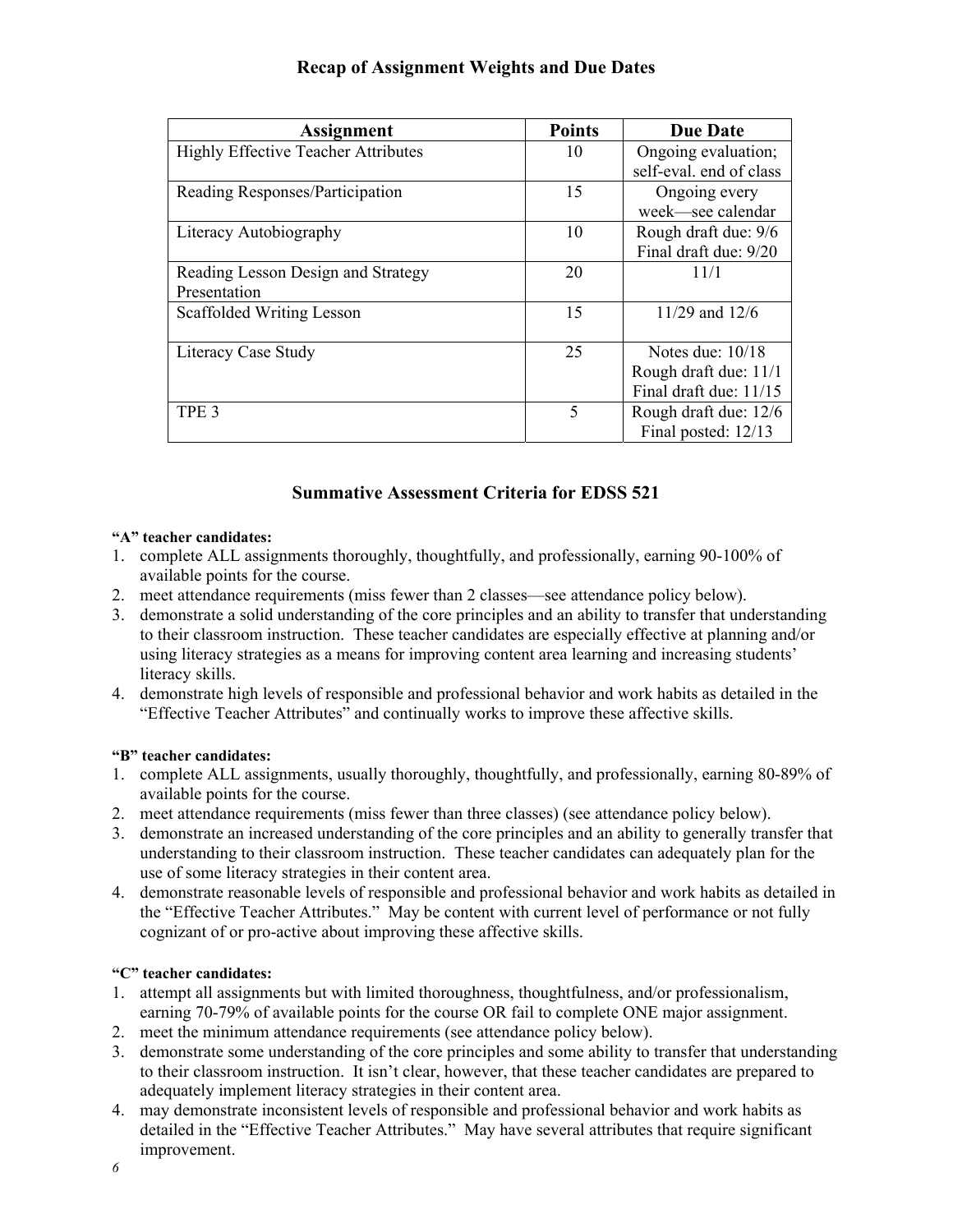**"D" or "F" students** fail to meet the minimum requirements of a "C." The specific grade will be determined based on rate of assignment completion, attendance, etc.

#### **GRADING NOTES**

- $\triangleright$  Students falling in between grade levels will earn a + or at the instructor's discretion, depending on where they meet the criteria most fully.
- ¾ In order to receive a California State Teaching Credential, you must maintain a B average in your College of Education classes and receive no lower than a C+ in any one course. A grade lower than a C+ indicates serious concern about a student's readiness for a teaching credential—significant concerns exist about his/her quality of learning, quality of work, etc. If you are concerned about meeting this requirement at any time, you should talk with your instructor immediately.

Teacher education is a professional preparation program. Students will be expected to adhere to standards of dependability, academic honesty and integrity, confidentiality, and writing achievement. Because it is important for teachers to be able to effectively communicate their ideas to students, colleagues, parents, and administrators, writing that is original, clear and error-free is a priority in the College of Education. All ideas/material that are borrowed from other sources must have appropriate references to the original sources. Any quoted material should give credit to the source and be punctuated with quotation marks.

#### **Attendance**

**CoE Policy:** Due to the dynamic and interactive nature of courses in the CoE, all students are expected to attend all classes and participate actively. At a minimum, students must attend more than 80% of class time, or s/he may not receive a passing grade for the course at the discretion of the instructor.

**Instructor Application of the Policy:** If two class sessions are missed, or if the student is late (or leaves early) more than three sessions, s/he cannot receive a grade of "A". If three class sessions are missed, the highest possible grade that can be earned is a "C+". If extenuating circumstances occur, the student should contact the instructor as soon as possible to make appropriate arrangements.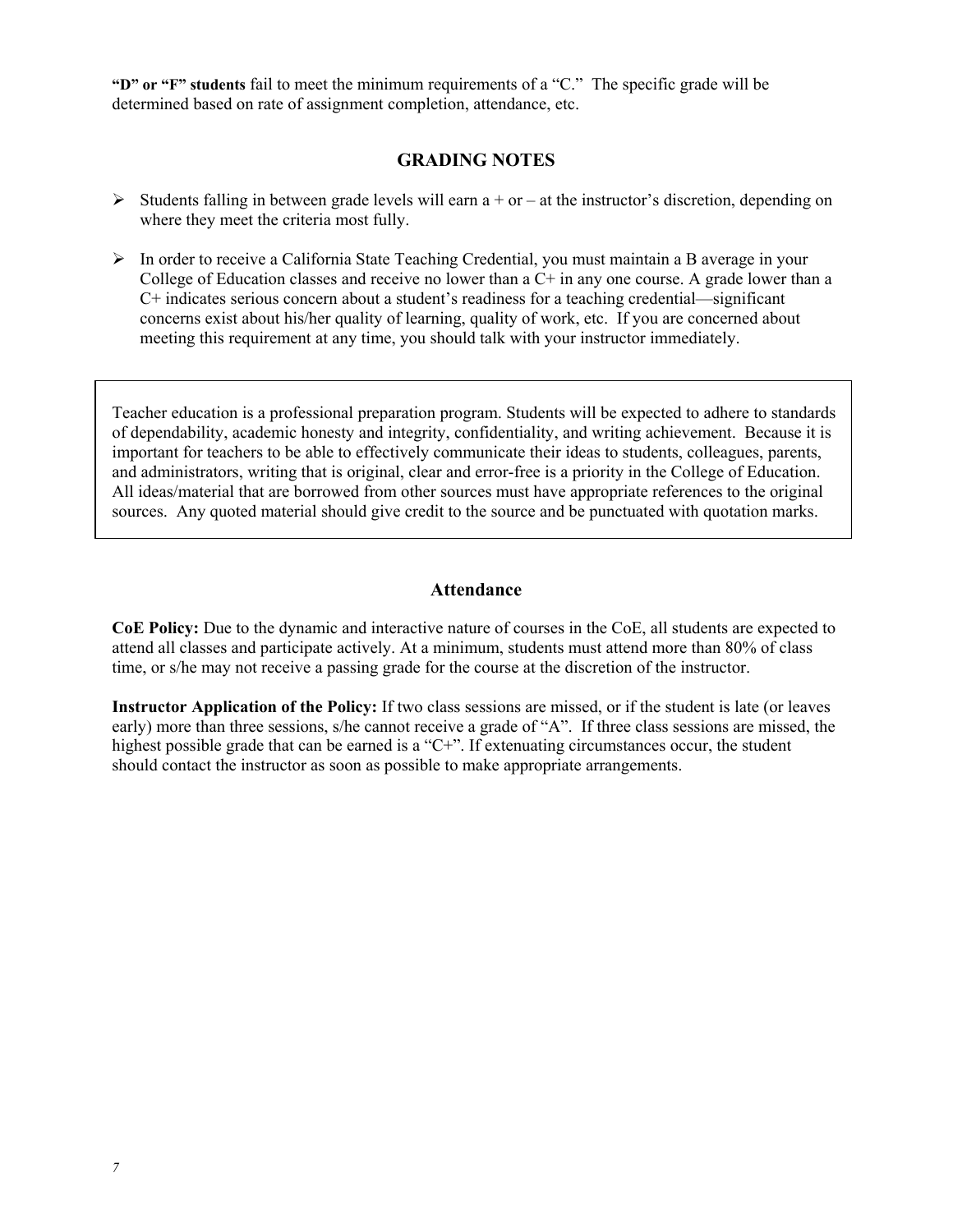## *The Maintenance and Development of Positive Teacher Behaviors in the College of Education Courses*

(These are the AFFECTIVE objectives for our single subject courses.)

#### **Purpose/Rationale**

A variety of practitioner and university research suggests the importance of linking affective objectives (feelings, attitudes, values, and social behaviors) to all cognitive objectives (mental operations, content knowledge) in all subject areas (Roberts and Kellough, 2000). Krathwohl, Bloom and Masia (1964) developed a useful taxonomy for teachers to use in defining and implementing affective objectives. These student behaviors are hierarchical from least internalized to most internalized: 1) receiving; 2) responding; 3) valuing; 4) organizing; 5) internalizing and acting. There is a correlation between students' academic success and the degree to which teachers incorporate these affective objectives (Roberts and Kellough, 2000; Baldwin, Keating and Bachman, 2003).

In order for teachers to facilitate and integrate these affective expectations into their own teaching, it is essential that they demonstrate corresponding personal attributes (characteristics, qualities) in their own learning. In light of this, it is critical for pre-service teachers to be given an overall dispositional model (a range of these personal attributes) that can be used by them, as future teachers, and that illustrates the importance of and encourages the practice of these attributes. This dispositional model generally reflects the high expectations of quality teaching such as enthusiasm, positive attitudes, positive interactions and supportive interpersonal relationships within the teaching environment. In summary, there is a general consensus within the educational community that these attributes are considered highly desirable professional qualities in teachers (with an obvious range of individual manifestations) that will assist in promoting successful teaching and learning outcomes (Stone, 2002; McEwan, 2002; Dewey, 1910).

- **Exceeds expectations (4):** Student has demonstrated an especially high level of functioning with respect to this attribute (no sub par examples)
- **Meets expectations (3):** Student has demonstrated an acceptable level of functioning with respect to this attribute (some qualities may be high while others are more limited; while there is room for continued growth, this student is generally solid; no concerns exist)
- **Below expectations (2)**: Student has demonstrated inconsistent levels of functioning with respect to this attribute; the student is on his/her way to meeting expectations, but needs time or a conscientious focus on this attribute in order to do so (numerous limitations or examples noted)
- **Well below expectations (1)**: Student has demonstrated a low level of functioning with respect to this attribute (serious overall limitations noted in this area)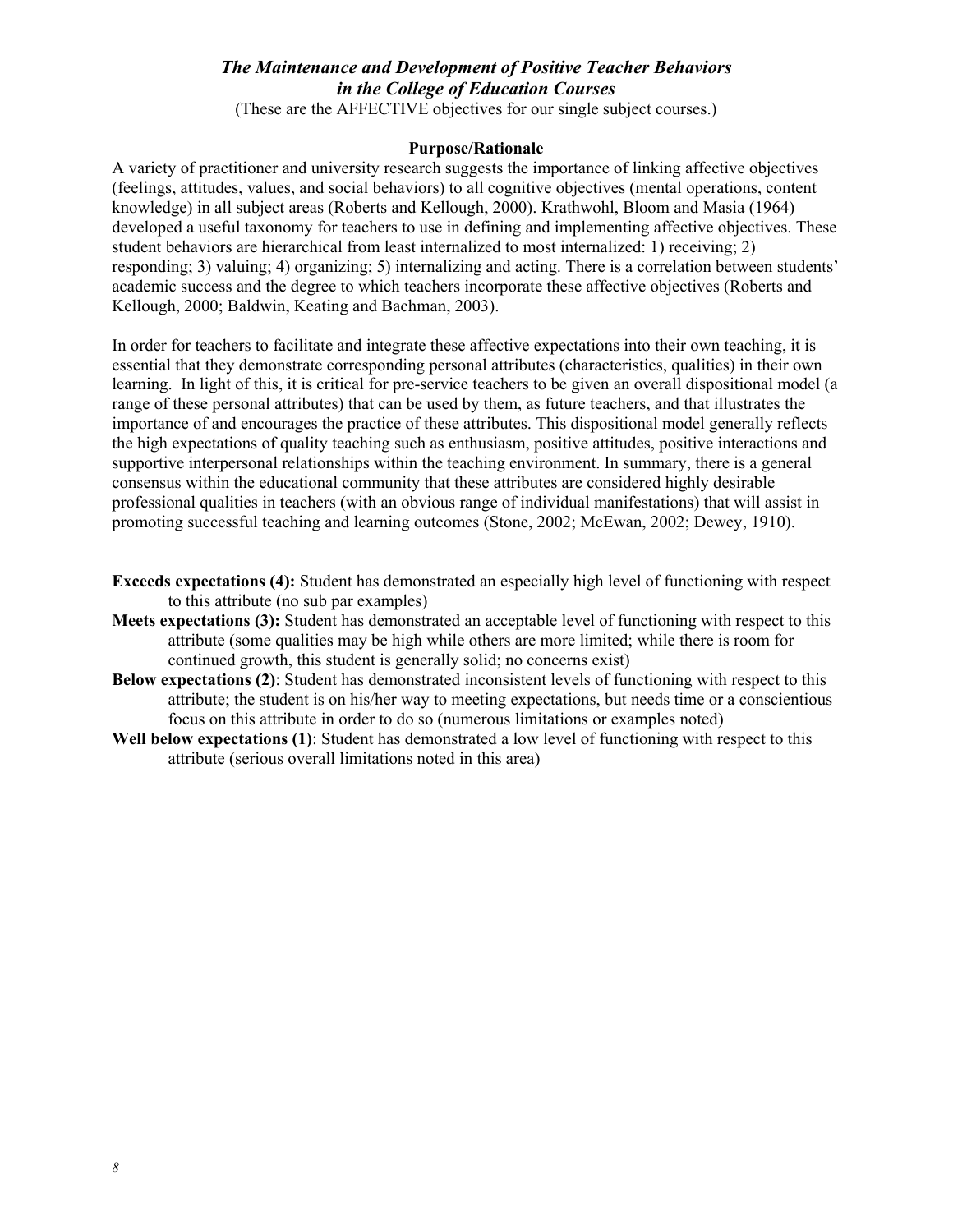#### **Generally Accepted Attributes of Highly Effective Teachers (as seen in pre-service programs)**

(Roberts and Kellough, 2000; Stone, 2002; McEwan, 2002; Baldwin, Keating and Bachman, 2003; Johnson and Johnson, 1994; COE Mission Statement, 1997)

#### *The following will be used as a guideline for defining each attribute:*

- 1. **General classroom attendance, promptness, and participation:** is on time, respects time boundaries (breaks, etc.), regularly attends class, and actively participates.
- 2. **Attention to classroom discussion protocols** (per Epstein's Five Stage Rocket)**:** respects time limitations, recognizes and respects the perspectives of fellow classmates, gives wait time, listens actively, uses non-interruptive skills, mediates disagreements by working to understand others' perspectives and finding common ground, genuinely encourages all to participate.
- 3. **Social and cooperative skills (as illustrated in cooperative projects)**: assumes responsibility of one's roles, is open to consensus and mediation, effectively communicates ideas, attends group meetings, is dependable, respects others' ideas, expects quality work from self and colleagues, manages time effectively, uses organizational skills and leadership skills, is assertive but not aggressive, uses reflection as a means of evaluation, motivates and offers positive reinforcement to others.
- 4. **Attention to assignments:** meets time deadlines, produces quality products, responds cooperatively to constructive criticism, uses rubrics or other stipulated criteria to shape an assignment, prioritizes tasks and performs/supervises several tasks at once.
- 5. **General classroom demeanor:** is professional, creative, kind, sensitive, respectful, has a sense of humor, is supportive of fellow classmates and instructors; recognizes others' perspectives as valid and works to include all "voices" in the classroom; is aware of and responsive to issues and behaviors that might marginalize colleagues in the classroom.
- 6. **Flexibility:** is responsive when reasonable adjustments to the syllabus, curriculum, schedule, and school site assignments become necessary (common to the educational arena); can work through frustrations by problem-solving with others and not letting emotional responses dominate or impair thinking; "bounces" back easily; can work calmly under stress.
- 7. **Openness to and enthusiasm for learning:** can engage with a variety of educational ideas with an open mind and a sense of exploration; demonstrates passion for and metacognition of learning across the curriculum and within discipline areas; takes advantage of learning opportunities and seeks out additional opportunities for learning.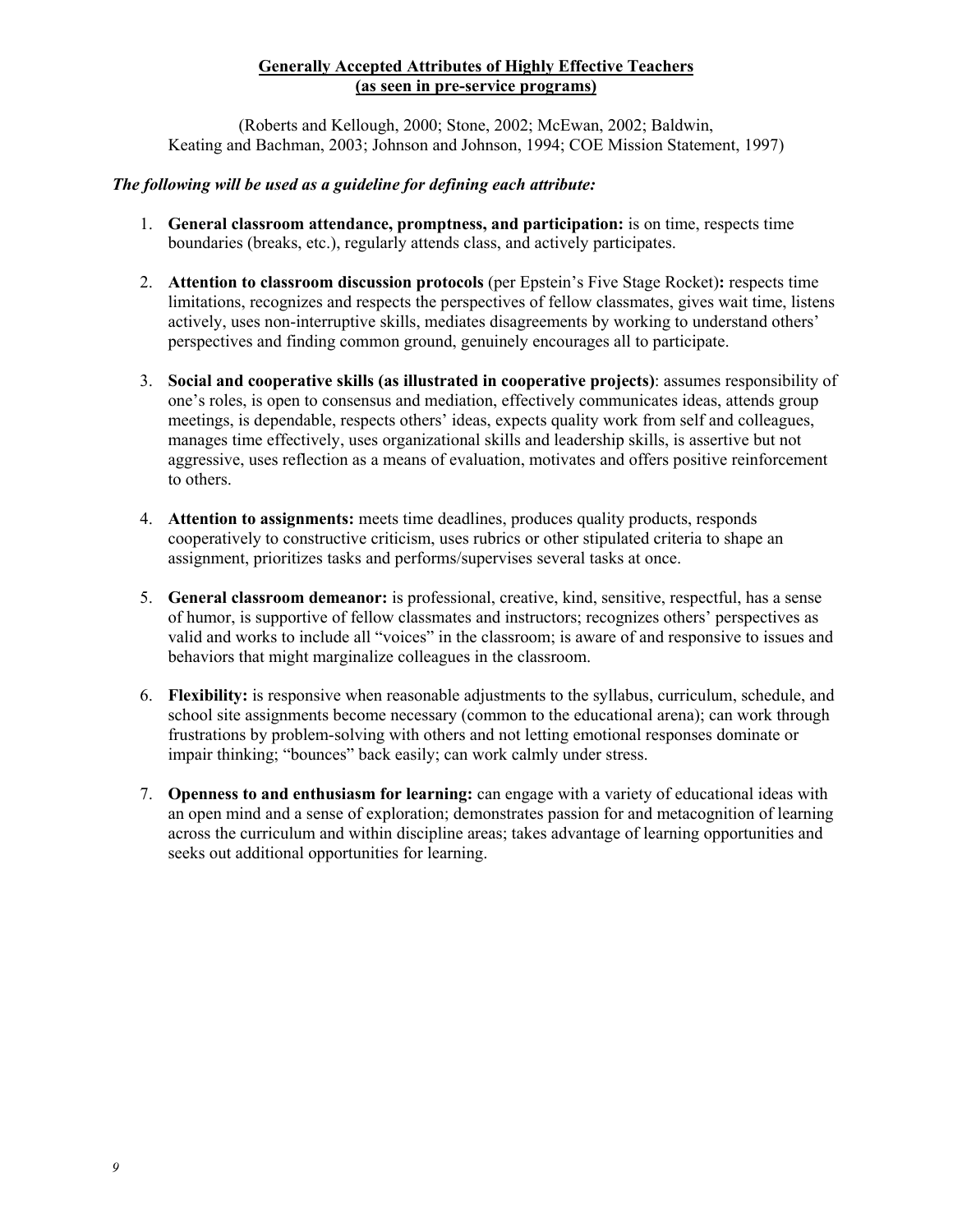## **Tentative Calendar (Subject to Change)**

| Date               | <b>Topic</b>                                                                                                                                                                                                                                                                       | <b>Reading Assignment Due</b><br>(on date listed)                                                                                                                                                                                                                      | <b>Assignment Due</b><br>(on date listed)                                                                                                                                                                                                                                                                                                                                                                                                                                                                                                                                                                                                                                                                                                                                                                                                                                                                                                                                                                                                                                                                                             |  |
|--------------------|------------------------------------------------------------------------------------------------------------------------------------------------------------------------------------------------------------------------------------------------------------------------------------|------------------------------------------------------------------------------------------------------------------------------------------------------------------------------------------------------------------------------------------------------------------------|---------------------------------------------------------------------------------------------------------------------------------------------------------------------------------------------------------------------------------------------------------------------------------------------------------------------------------------------------------------------------------------------------------------------------------------------------------------------------------------------------------------------------------------------------------------------------------------------------------------------------------------------------------------------------------------------------------------------------------------------------------------------------------------------------------------------------------------------------------------------------------------------------------------------------------------------------------------------------------------------------------------------------------------------------------------------------------------------------------------------------------------|--|
| #1:8/30            | Introductions<br>$\bullet$<br>Literacy and<br>$\bullet$<br>content teaching<br>Read aloud<br>$\bullet$<br>protocol                                                                                                                                                                 | Download, print, read, and<br>٠<br>bring syllabus to class.                                                                                                                                                                                                            | Bring all texts for the course<br>٠<br>Bring syllabus questions to class<br>٠                                                                                                                                                                                                                                                                                                                                                                                                                                                                                                                                                                                                                                                                                                                                                                                                                                                                                                                                                                                                                                                         |  |
| #2:9/6             | Read aloud:<br>$\bullet$<br>Word wall:<br>Autobiography<br>$\bullet$<br>reader response<br>Reading<br>٠<br>processes                                                                                                                                                               | "Chapter 2: The Learner's<br>٠<br>Club" (From Insult to<br>Intelligence, 1990 by Frank<br>Smith)—available on WebCT<br>mail as an attachment—check<br>your "In" box.<br>Reader: Writing to Learn<br>٠<br>Mathematics pg. 19 and pg.<br>26<br>Fisher & Frey, Ch. 3<br>٠ | $\bf{R} \& \bf{P} \#1$ : Pre-instruction survey<br>$\bullet$<br>and course principles self-<br>evaluation (on WebCT:<br>"Assignments"—Assessment<br>section)<br>Literacy autobiography rough draft<br>٠<br>(see assignment details on<br>WebCT)<br>$R & P #2$ : Smith: Complete the<br>$\bullet$<br>G.I.S.T. handout (WebCT,<br>"Assignments," "Reading<br>Response") for the Smith reading.<br>Bring completed handout to class.                                                                                                                                                                                                                                                                                                                                                                                                                                                                                                                                                                                                                                                                                                     |  |
| #3: 9/13<br>online | The adolescent<br>$\bullet$<br>reader<br>No face-to-face<br>class meeting.<br>Between 9/6 and<br>9/20, complete the<br>designated<br>assignments online.<br>Note: the reading<br>and writing for<br>9/20 is heavy. Use<br>this time to work<br>on those<br>assignments as<br>well. | Download, print, and read the<br>$\bullet$<br>full text (NOT the outline<br>version) of Adolescent<br>literacy: A position statement<br>for the commission on<br>Adolescent Literacy of the<br><b>International Reading</b><br>Association.<br>www.reading.org         | <b>BEFORE</b> you read the position<br>$\blacklozenge$<br>statement: Reflect on what you<br>know about adolescents from your<br>summer classes and from your<br>experiences knowing and working<br>with them. Write a brief response<br>to this question $(1-2 \text{ paragraphs})$ :<br>What do adolescents need from me<br>as a teacher and adult mentor to<br>help them be part of the "learner's<br>club"—to be actively "literate" in<br>our world—and academically<br>successful?<br><b>WHILE</b> you read the position<br>$\bullet$<br>statement: Make notes in the<br>margins or use post-it notes to<br>record your impressions,<br>connections, questions, and ideas<br>related to your content area.<br><b>R &amp; P #3, 4, 5: AFTER</b> you read:<br>٠<br>Go to the WebCT discussion board<br>and identify at least three of the<br>principles (from the position<br>statement) to which you want to<br>respond. For EACH of your three<br>responses you should include your<br>thoughts, ideas, and/or questions<br>about that principle, including<br>anything from your "BEFORE"<br>thinking that has been affirmed or |  |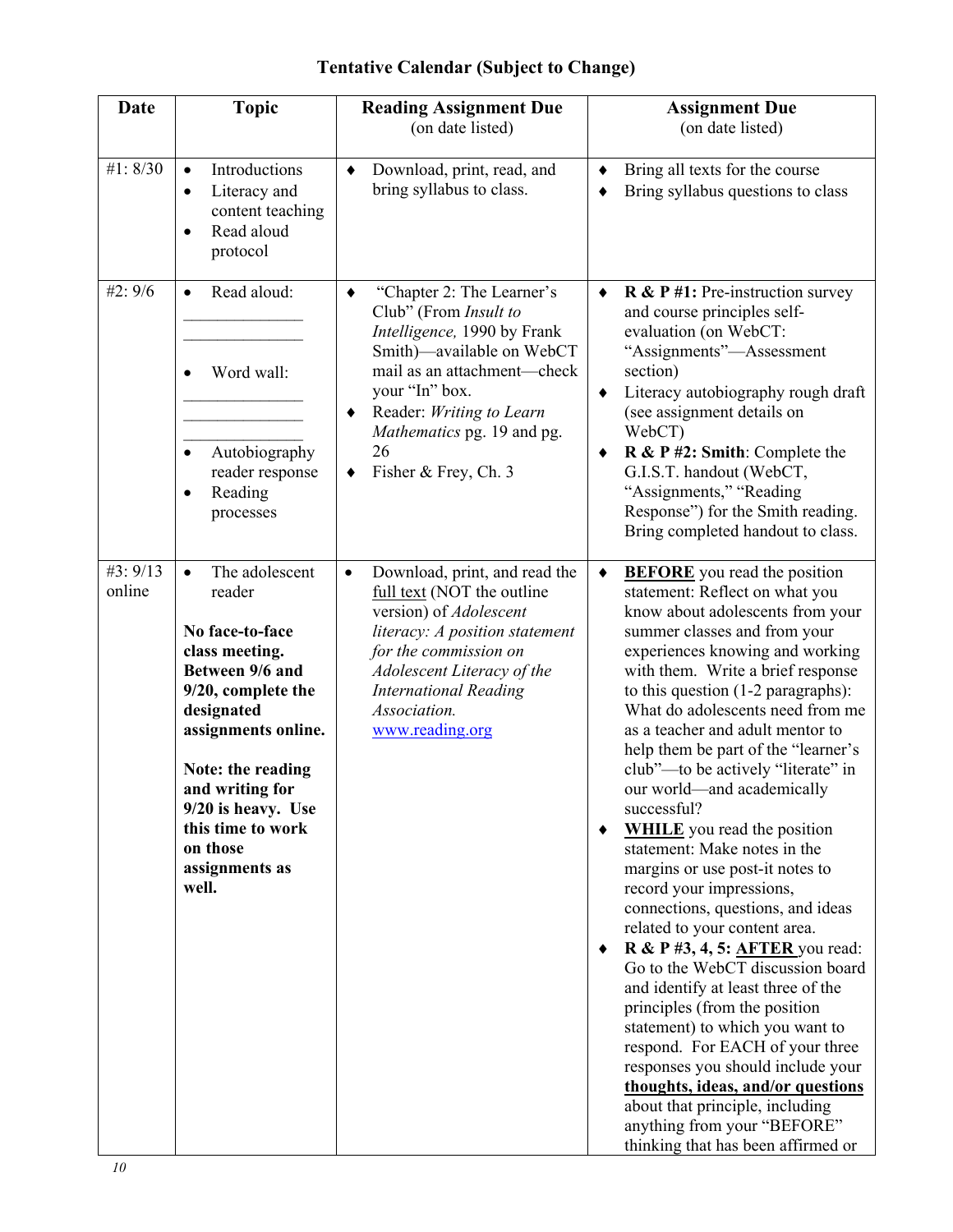|          |                                                                                                                                                                                    |                                                                                                                                          | changed, and some <b>examples</b> of<br>how you might actually bring that<br>principle to life in your classroom<br>or at your school as a teacher.<br><b>Please review</b> the other postings<br>٠<br>on the discussion board for each of<br>your three principles (before you<br>write your posting) so you can<br>write your response as an<br>"extension" of the thinking already<br>posted rather than as an "isolated"<br>response. Work to build on others'<br>ideas.                                                                                                                                                                                                                                                                                                                                                                                                                                                                                                                                                                                                              |
|----------|------------------------------------------------------------------------------------------------------------------------------------------------------------------------------------|------------------------------------------------------------------------------------------------------------------------------------------|-------------------------------------------------------------------------------------------------------------------------------------------------------------------------------------------------------------------------------------------------------------------------------------------------------------------------------------------------------------------------------------------------------------------------------------------------------------------------------------------------------------------------------------------------------------------------------------------------------------------------------------------------------------------------------------------------------------------------------------------------------------------------------------------------------------------------------------------------------------------------------------------------------------------------------------------------------------------------------------------------------------------------------------------------------------------------------------------|
| #4: 9/20 | Read aloud:<br>$\bullet$<br>Word wall:<br>$\bullet$<br>Reading<br>$\bullet$<br>comprehension<br>Assessing<br>٠<br>students'<br>reading/content<br>skills<br>Intro. case study<br>٠ | Tovani, Ch 1, 2, 6, 8<br>٠<br>Choate, Ch. 5<br>٠<br>Download, read, and bring in<br>٠<br>case study assignment<br>(WebCT, "Assignments") | R & P #6: Create two visuals: one<br>٠<br>that depicts what good readers do<br>when they read, and one that<br>depicts "fix-up" strategies to use<br>when comprehension breaks down<br>(both from Tovani). Your visuals<br>should help you understand and<br>remember these points.<br>$\bf{R} \& \bf{P} \#7$ : Based on all the<br>readings this week, create some<br>kind of glossary or strategies list<br>(possibly modeling after one of the<br>organizers from your reading) to<br>record and organize the various<br>reading/thinking strategies you've<br>read about. Your document should<br>include not only the name of each<br>strategy, but also some explanation<br>of its purpose and how you might<br>use it related to your content area.<br>This should be a ready reference<br>for you to consult as you develop<br>lessons that require students to<br>read a text. Be sure you organize<br>your document so it serves that<br>function well for you.<br>Literacy autobiography due<br>٠<br>(original and revision) with an<br>explanation of <b>how</b> you revised. |
| #5: 9/27 | Read aloud:<br>$\bullet$<br>Word wall:<br>$\bullet$<br>Assessing texts<br>$\bullet$<br>Making texts<br>$\bullet$<br>accessible                                                     | Tovani, Ch. 3, 4, 5<br>٠<br>Fisher & Frey, Ch. $1, 2$<br>٠<br>Excerpt from Lenski text:<br>٠<br>Appendix C and D (WebCT)                 | $R \& P \# 8$ : Add to your<br>٠<br>glossary/list/organizer from last<br>week, adding strategies from all of<br>this week's reading.<br>$\bf{R} \& \bf{P} \#9$ : Apply the readability<br>٠<br>formula to a portion of your<br>textbook or non-fiction text to<br>determine its readability level<br>AND create a cloze exercise from<br>one of your content area texts.<br>Bring content area text to class                                                                                                                                                                                                                                                                                                                                                                                                                                                                                                                                                                                                                                                                              |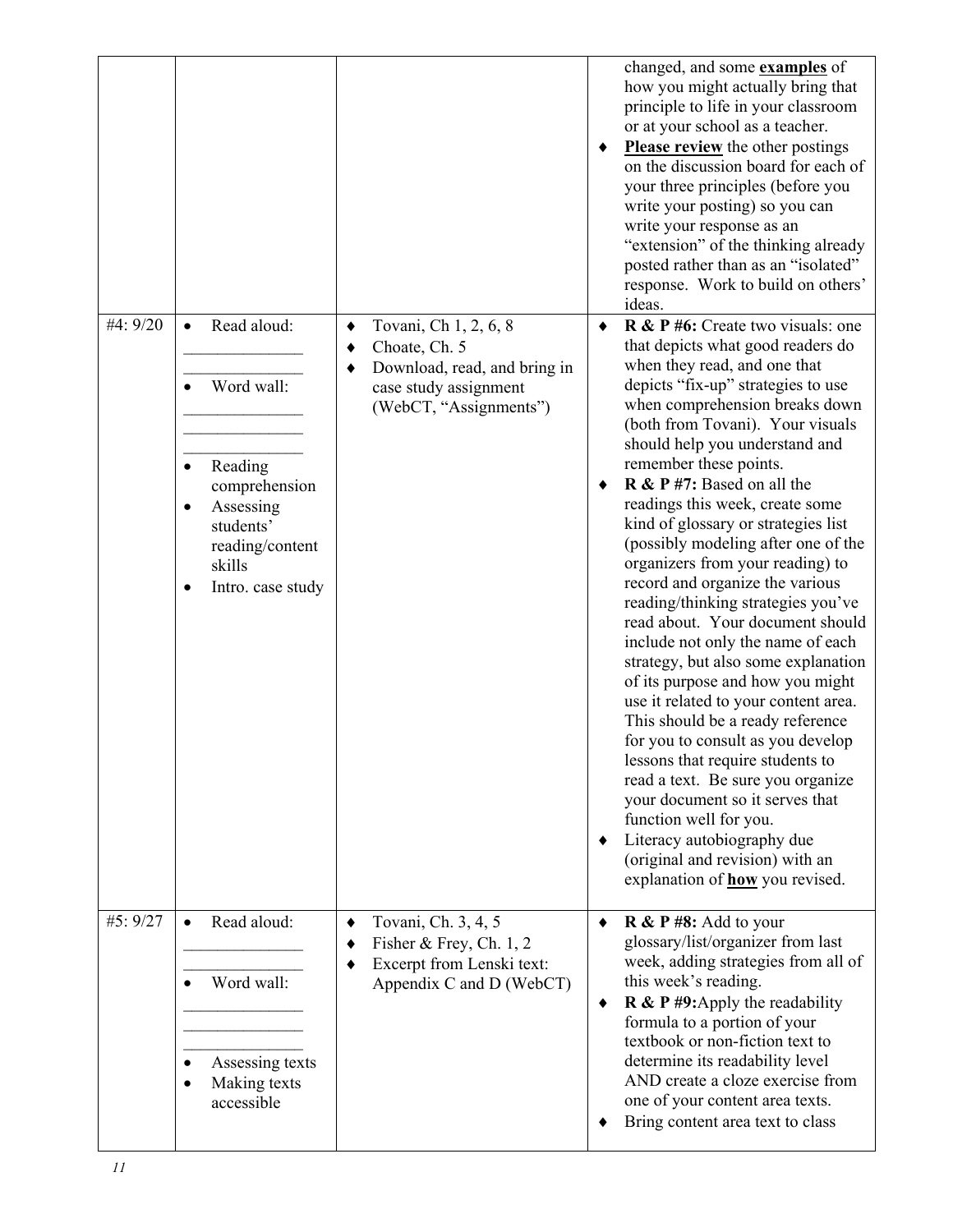| #6: 10/4     | Read aloud:<br>$\bullet$<br>Word wall:<br>Organizing<br>thinking<br>Vocabulary<br>building<br>Re-visit case<br>study                                                                             | Fisher & Frey, Ch. $5, 6, 7$<br>٠<br>[For those with optional]<br>٠<br>Allen text: any part of it, but<br>especially the beginning 1-2<br>chapters]                                                                                                                                                                                                                                                               | $\bf{R} \& \bf{P} \# 10$ : Add to your<br>٠<br>glossary/list/organizer, adding<br>strategies from all of this week's<br>reading.<br>$\bf{R} \& \bf{P} \# 11$ : As you think about<br>٠<br>using notetaking, graphic<br>organizers, and vocabulary<br>building strategies in your content<br>area, how might you do these<br>things strategically? In other<br>words, how do you build in these<br>key teaching methods in ways that<br>cause and reinforce student<br>learning and make your content<br>area more accessible?<br>Bring content area text to class.<br>Bring case study questions, if any.                                                                                                                          |
|--------------|--------------------------------------------------------------------------------------------------------------------------------------------------------------------------------------------------|-------------------------------------------------------------------------------------------------------------------------------------------------------------------------------------------------------------------------------------------------------------------------------------------------------------------------------------------------------------------------------------------------------------------|------------------------------------------------------------------------------------------------------------------------------------------------------------------------------------------------------------------------------------------------------------------------------------------------------------------------------------------------------------------------------------------------------------------------------------------------------------------------------------------------------------------------------------------------------------------------------------------------------------------------------------------------------------------------------------------------------------------------------------|
| #7:<br>10/11 | Read aloud:<br>$\bullet$<br>Word wall:<br>Vocabulary<br>$\bullet$<br>(cont.)<br>Inquiry<br>strategies<br>Supporting<br>English<br>Language<br>Learners<br>Developing a<br>scaffolding<br>"frame" | Fisher & Frey, Ch. 4<br>$\blacklozenge$<br>ELL content-area article:<br>٠<br>www.ncela.gwu.edu/pubs/res<br>ource/ells/language.pdf<br>(replace "language" with<br>"science", "math", "social" for<br>other content areas) Spanish: use<br>"language" article.                                                                                                                                                     | R & P #12: BEFORE reading F<br>$\bullet$<br>$&$ F: Complete the vocabulary<br>rating chart (WebCT<br>"Assignments," "Reading<br>Response")<br><b>WHILE</b> reading $F \& F$ : Check the<br>accuracy of your definitions and<br>examples and revise as needed or<br>add what you didn't know.<br><b>AFTER</b> reading F & F: Complete<br>the processing questions after the<br>rating chart and bring your chart<br>and answers to class with you for<br>comparison and discussion.<br>R & P #13 (ELL articles):<br>Respond to the prompt on the<br>WebCT discussion board for your<br>content area, identifying<br>challenges and strategies for<br>working with second language<br>learners.<br>Bring content area text to class. |
| #8:<br>10/18 | Word wall:<br>$\bullet$<br>Case study<br>$\bullet$<br>writing<br>discussions<br>Support through<br>٠<br>groups and talk<br>Lesson design<br>٠<br>intro.                                          | Tovani, Ch. 7<br>٠<br>Fisher, Ch. 9<br>٠<br>Choose a text focus for your<br>٠<br>first lesson design. It could<br>be something from a textbook<br>or a SHORT piece of fiction<br>or non-fiction text that you<br>envision using in the course<br>of a unit. If you're thinking<br>about a novel, it's okay to<br>have a section of the novel as<br>your focus (i.e. a chapter).<br>Read this selection so you are | Case study notes<br>R & P #14: Knowing what you<br>already know about cooperative<br>and collaborative learning and<br>adding the information from the<br>Tovani and Fisher reading,<br>describe how you would use<br>student talk and small group<br>activities to support learning in<br>your content area classroom. Be<br>specific about the ways you<br>envision this; spend time thinking<br>about it before you write. It might                                                                                                                                                                                                                                                                                             |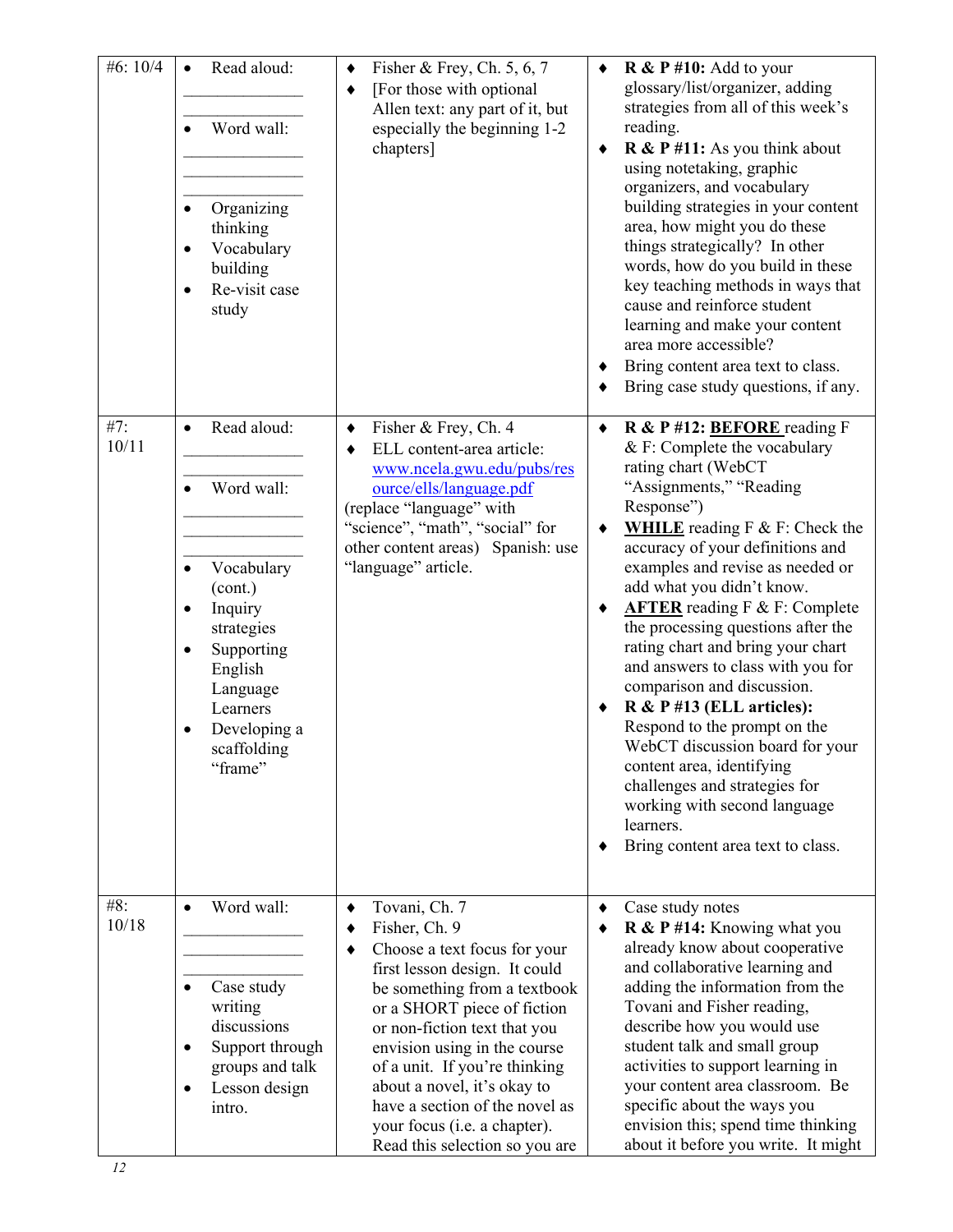|               |                                                                                                                                                                 | very familiar with it and bring<br>it to class.<br>Download, print, read, and<br>٠<br>bring lesson design<br>assignment (WebCT<br>"Assignments")                                                 | be useful to record your initial<br>thoughts on this question BEFORE<br>you read and to then focus on ideas<br>that come to you WHILE you read<br>(recording your ideas in the<br>margins). It can make for more<br>insightful and creative ideas<br>AFTER you read. |
|---------------|-----------------------------------------------------------------------------------------------------------------------------------------------------------------|--------------------------------------------------------------------------------------------------------------------------------------------------------------------------------------------------|----------------------------------------------------------------------------------------------------------------------------------------------------------------------------------------------------------------------------------------------------------------------|
| #9:<br>10/25  | Read aloud:<br>$\bullet$<br>Word wall:<br>Lesson<br>$\bullet$<br>Development                                                                                    |                                                                                                                                                                                                  | Bring lesson materials to class.<br>٠<br>Work on case study-rough draft<br>٠<br>due $11/1$ .                                                                                                                                                                         |
| #10:<br>11/1  | Lesson strategy<br>$\bullet$<br>presentations<br>Case study<br>$\bullet$<br>reader response<br>groups<br>Intro. writing<br>$\bullet$<br>across content<br>areas | Fisher & Frey, Ch. 8<br>٠                                                                                                                                                                        | Lesson plan due<br>٠<br>Case study rough draft<br><b>R &amp; P #15: TBD</b>                                                                                                                                                                                          |
| #11:<br>11/8  | Read aloud:<br>$\bullet$<br>Word wall:<br>Writing in the<br>content areas                                                                                       | Reader: Writing to Learn pg.<br>٠<br>1, 6, and 12 PLUS selected<br>chapter handed out in class<br>Reader: Real Reading, Real<br>٠<br>Writing, "Slipping Writing<br>Into the Content Area" pg. 30 | <b>R &amp; P #16: TBD</b><br>٠                                                                                                                                                                                                                                       |
| #12:<br>11/15 | Read aloud:<br>$\bullet$<br>Word wall:<br>Case study<br>implications<br>Writing in the<br>٠<br>content areas<br>Lesson design<br>$\bullet$<br>introduction      | Reader: Real Reading, Real<br>٠<br>Writing, "Purposeful Writing<br>to an Audience" pg. 43<br>Reader: "Alternative<br>٠<br>Approaches to the Research<br>Paper" pg. 63<br>Choate: Ch. 8<br>٠      | Case study final draft with all<br>$\bullet$<br>work attached (see assignment<br>description)<br><b>R &amp; P #17: TBD</b>                                                                                                                                           |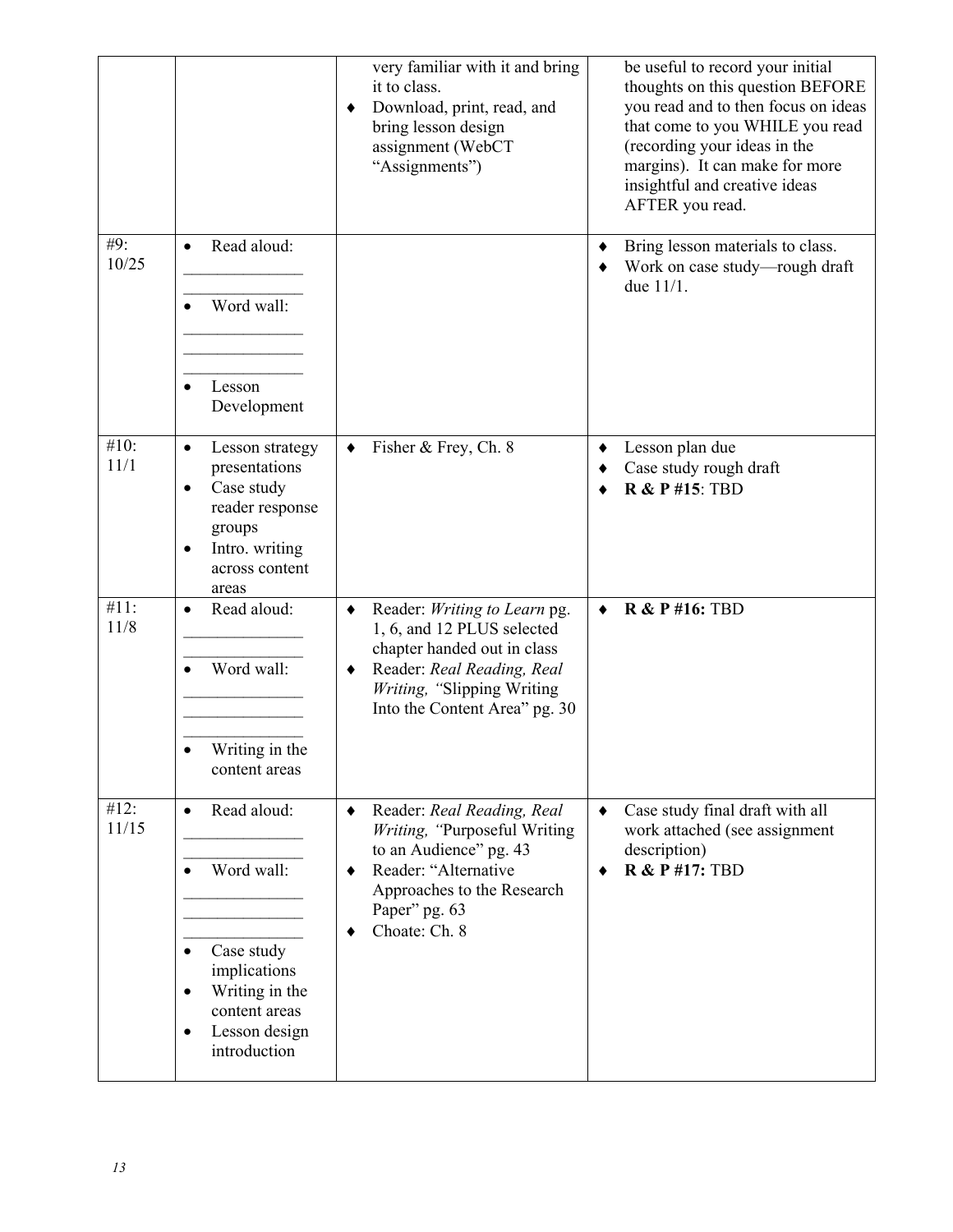| #13:<br>11/22                                                    | Read Aloud:<br>$\bullet$<br>Word wall:<br>$\bullet$<br>Lesson design<br>$\bullet$<br>preparation                                   | Reader: Inside Out, "Grading<br>$\bullet$<br>and Evaluating"<br>Download, read, print, bring<br>$\bullet$<br>lesson design assignment<br>(writing) (WebCT<br>"assignments") | Bring lesson materials.<br>$\bullet$                                                                                                                                                                                                                                                                                        |
|------------------------------------------------------------------|------------------------------------------------------------------------------------------------------------------------------------|-----------------------------------------------------------------------------------------------------------------------------------------------------------------------------|-----------------------------------------------------------------------------------------------------------------------------------------------------------------------------------------------------------------------------------------------------------------------------------------------------------------------------|
| #14:<br>11/29                                                    | Word wall:<br>$\bullet$<br>Lesson strategy<br>$\bullet$<br>presentations<br>Testing issues-<br>$\bullet$<br>reading and<br>writing | Fisher & Frey, Ch. 10<br>$\bullet$                                                                                                                                          | Lesson strategy presentation and<br>$\bullet$<br>group evaluation<br><b>R &amp; P #18: TBD</b><br>$\bullet$                                                                                                                                                                                                                 |
| #15:<br>12/6                                                     | Strategy<br>$\bullet$<br>presentations<br>Feedback on<br>$\bullet$<br>TPE <sub>3</sub>                                             | Tovani, Ch. 9<br>$\bullet$                                                                                                                                                  | Lesson strategy presentation and<br>$\bullet$<br>group evaluation.<br>Rough draft for TPE 3<br>٠<br>$\bf{R} \& \bf{P} \# 19$ : What lingering<br>٠<br>questions do you have about how<br>to support students' literacy<br>growth and how to use literacy<br>strategies to support student<br>learning in your content area? |
| #16:<br>12/13<br>$6:15-$<br>8:15<br>(final)<br>exam<br>schedule) | Content area<br>$\bullet$<br>reflection $&$<br>connections<br>Course<br>$\bullet$<br>evaluation                                    |                                                                                                                                                                             | Revised TPE 3 posted to<br>٠<br>TaskStream<br>Course self-assessment: Teacher<br>$\bullet$<br><b>Attributes and Literacy Principles</b>                                                                                                                                                                                     |